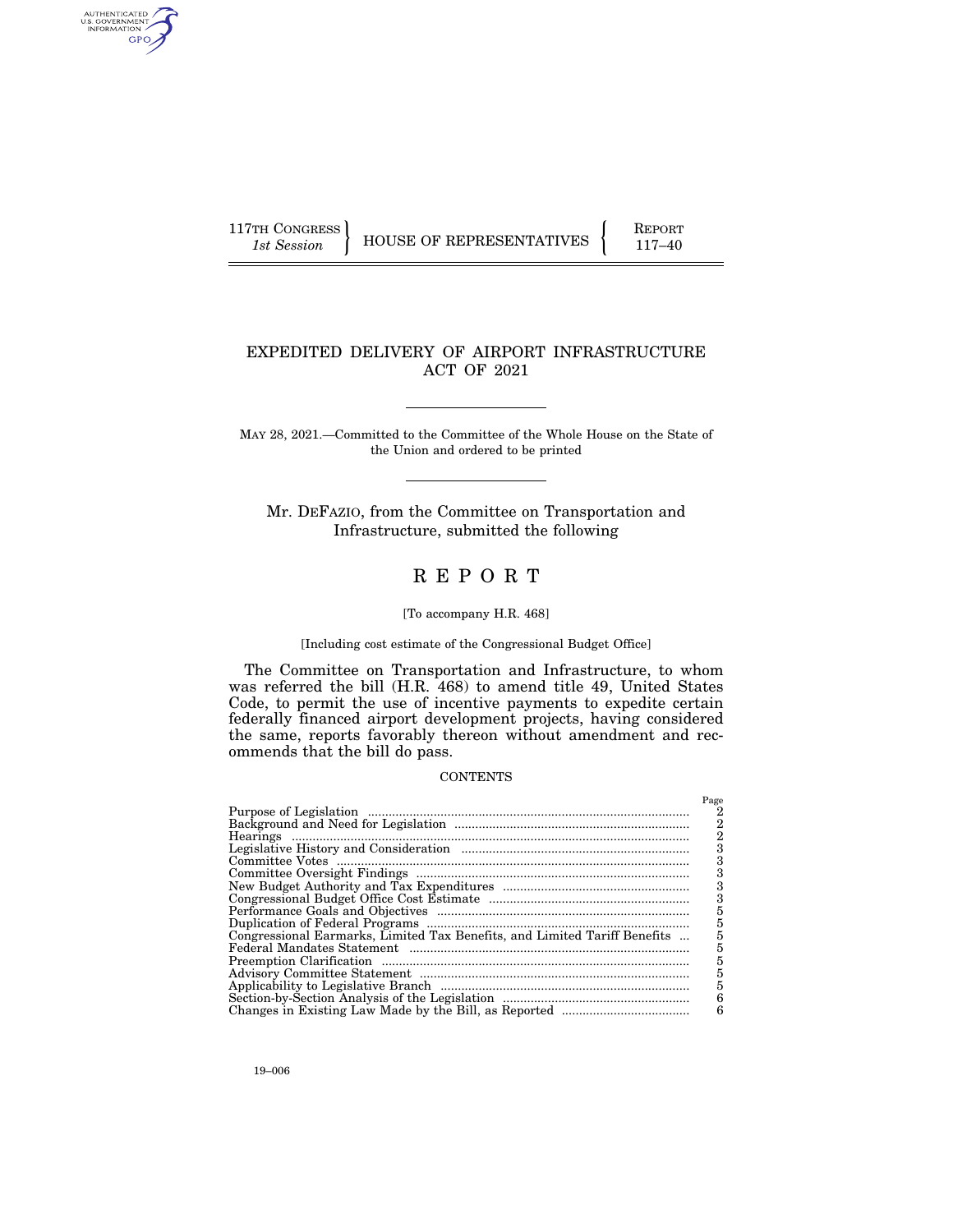#### PURPOSE OF LEGISLATION

The purpose of H.R. 468 is to permit airports to use Airport Improvement Program (AIP) funds to make incentive payments to contractors for early completion of airport development and planning projects.

#### BACKGROUND AND NEED FOR LEGISLATION

As the global pandemic begins to subside and the pace of vaccinations accelerate, the number of passengers traveling by air is expected to dramatically increase. In fact, in May 2021, the Transportation Security Administration (TSA) recorded the highest number of passengers screened at U.S. airports since the start of the COVID–19 pandemic.1 Furthermore, according to the International Air Transport Association, global air travel is expected to double by 2035, creating an urgent need for our nation's airports to accommodate the growing number of passengers as quickly as possible.<sup>2</sup> However, under current law, airports are not permitted to use AIP funds to incentivize faster completion of airport infrastructure projects. H.R. 468 would permit airports to use AIP funds to make incentive payments to contractors for early completion of an airport planning or development project. This authority is conditioned on the following:

• the payment does not exceed the lesser of five percent of the initial project or \$1 million;

• the contractor's actions to shorten the duration of the project do not negatively affect the operation of the airport;

• the contract details the application of the incentive structure in the event of unforeseeable, non-weather delays beyond control of the contractor;

• the airport is not prevented, under a contract with the contractor, from retaining responsibility for the safety, efficiency, and capacity of the airport during execution of the grant agreement; and

• the Secretary of Transportation determines that the use of an incentive payment is likely to increase airport capacity, efficiency, or result in cost savings as a result of the project's early completion.

#### **HEARINGS**

For the purposes of rule XIII, clause 3(c)6(A) of the 117th Congress—

No hearing was held on H.R. 468 in the 117th Congress. However, in the 116th Congress, the following hearing was used to develop prior legislation:

A Full Committee hearing entitled ''The Cost of Doing Nothing: Why Investing in Our Nation's Airports Matters'' was held on March 26, 2019. The purpose of the hearing was to explore the state of U.S. airport infrastructure and opportunities for Congress to increase funding for projects that will rehabilitate and modernize this aging infrastructure and prepare for anticipated pas-

<sup>1</sup>*TSA checkpoint travel numbers (current year(s) versus prior year/same weekday)*, Transp. Sec. Admin. (May 25, 2021), available at https://www.tsa.gov/coronavirus/passenger-throughput.<br>21 IATA Forecasts Passenger Demand to Double Over 20 Years, International Air Transport Association (Oct. 18, 2016), available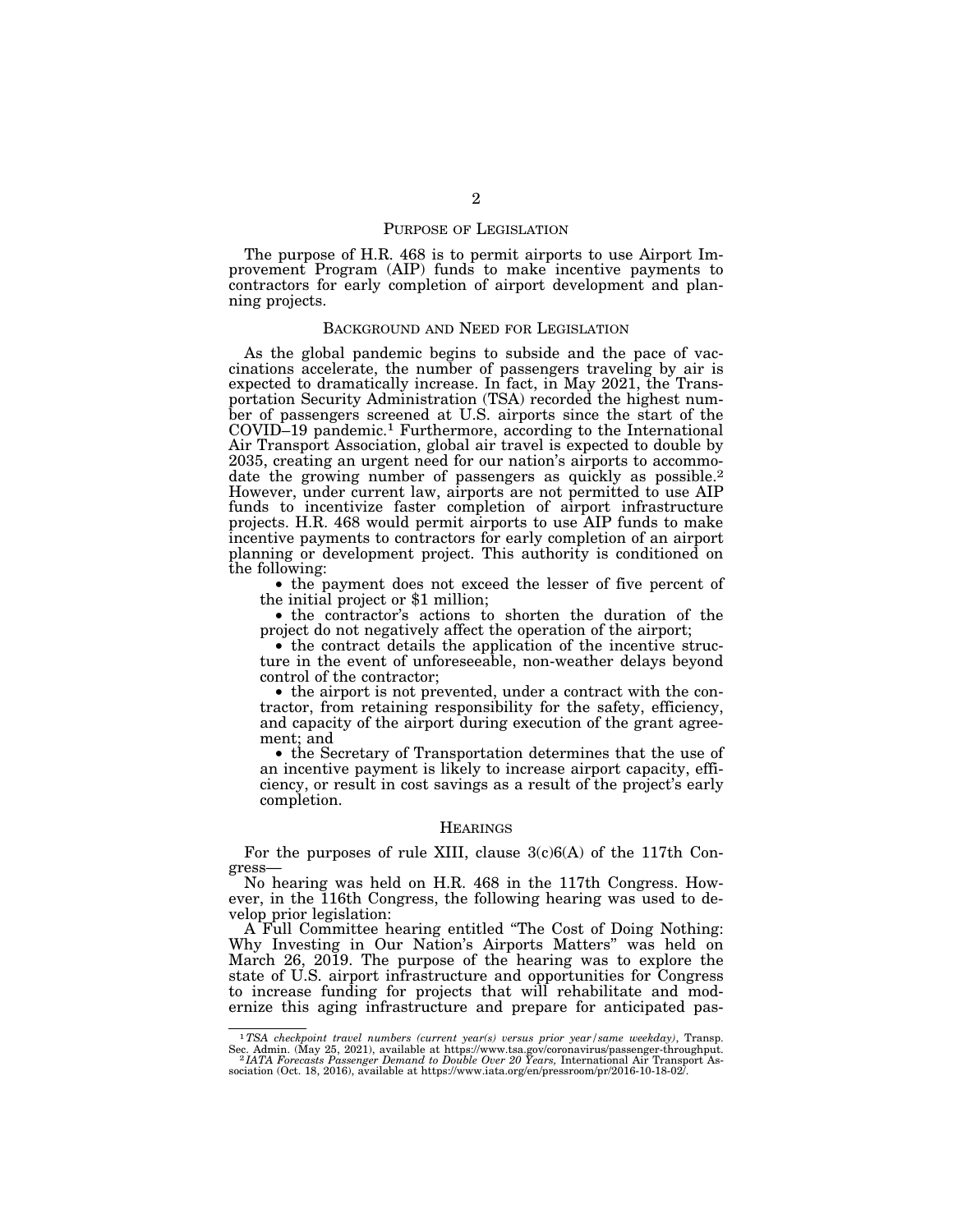senger demand in the coming years. The Committee received testimony from Mr. Lawrence J. Krauter, Chief Executive Officer, Spokane International Airport; Ms. Tori Barnes, Executive Vice President, Public Affairs and Policy, U.S. Travel Association; Ms. Candace S. McGraw, Chief Executive Officer, Cincinnati/Northern Kentucky International Airport; Mr. Joseph W. Lopano, Chief Executive Officer, Tampa International Airport; Mr. Ted Christie, Chief Executive Officer and President, Spirit Airlines, Inc.; and Mr. Marc Scribner, Senior Fellow, Competitive Enterprise Institute.

#### LEGISLATIVE HISTORY AND CONSIDERATION

H.R. 468 was introduced in the House on January 25, 2021, by Mr. Graves of Missouri, and Mr. Graves of Louisiana and referred to the Committee on Transportation and Infrastructure. Within the Committee, H.R. 468 was referred to the Subcommittee on Aviation.

The Subcommittee on Aviation was discharged from further consideration of H.R. 468 on March 24, 2021.

The Full Committee considered H.R. 468 on March 24, 2021 and ordered the measure to be reported to the House with a favorable recommendation, by voice vote.

#### COMMITTEE VOTES

Clause 3(b) of rule XIII of the Rules of the House of Representatives requires each committee report to include the total number of votes cast for and against on each record vote on a motion to report and on any amendment offered to the measure or matter, and the names of those members voting for and against.

There were no recorded votes taken in connection with consideration of H.R. 468.

#### COMMITTEE OVERSIGHT FINDINGS

With respect to the requirements of clause  $3(c)(1)$  of rule XIII of the Rules of the House of Representatives, the Committee's oversight findings and recommendations are reflected in this report.

#### NEW BUDGET AUTHORITY AND TAX EXPENDITURES

Clause  $3(c)(2)$  of rule XIII of the Rules of the House of Representatives does not apply where a cost estimate and comparison prepared by the Director of the Congressional Budget Office under section 402 of the Congressional Budget Act of 1974 has been timely submitted prior to the filing of the report and is included in the report. Such a cost estimate is included in this report.

#### CONGRESSIONAL BUDGET OFFICE COST ESTIMATE

With respect to the requirement of clause  $3(c)(3)$  of rule XIII of the Rules of the House of Representatives and section 402 of the Congressional Budget Act of 1974, the Committee has received the enclosed cost estimate for H.R. 468 from the Director of the Congressional Budget Office: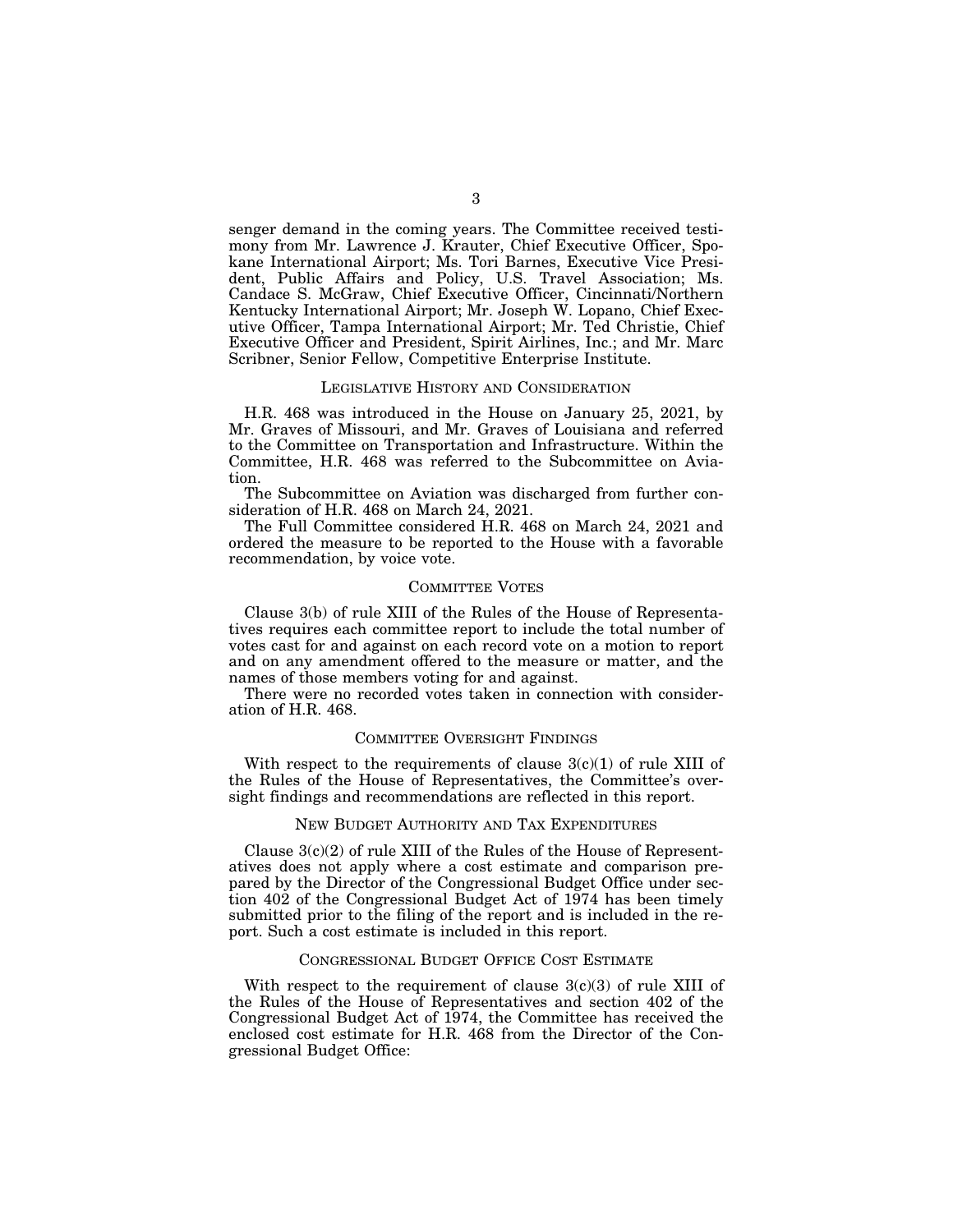# U.S. CONGRESS, CONGRESSIONAL BUDGET OFFICE, *Washington, DC, April 6, 2021.*

Hon. PETER A. DEFAZIO,

*Chairman, Committee on Transportation and Infrastructure, House of Representatives, Washington, DC.* 

DEAR MR. CHAIRMAN: The Congressional Budget Office has prepared the enclosed cost estimate for H.R. 468, the Expedited Delivery of Airport Infrastructure Act of 2021.

If you wish further details on this estimate, we will be pleased to provide them. The CBO staff contact is Aaron Krupkin.

Sincerely,

#### PHILLIP L. SWAGEL, *Director.*

#### Enclosure.

| By Fiscal Year, Millions of Dollars                                                                  | 2021         | 2021-2026                                                               | 2021-2031 |
|------------------------------------------------------------------------------------------------------|--------------|-------------------------------------------------------------------------|-----------|
| Direct Spending (Outlays)                                                                            |              |                                                                         |           |
| Revenues                                                                                             |              |                                                                         |           |
| Increase or Decrease (-)<br>in the Deficit                                                           |              |                                                                         |           |
| <b>Spending Subject to</b><br><b>Appropriation (Outlays)</b>                                         |              |                                                                         |           |
| Statutory pay-as-you-go<br>procedures apply?                                                         | $M_{\odot}$  | <b>Mandate Effects</b>                                                  |           |
| Increases on-budget deficits in any<br>of the four consecutive 10-year<br>periods beginning in 2032? | $H_{\rm CO}$ | Contains intergovernmental mandate?<br>Contains private-sector mandate? | No.<br>No |

The Airport Improvement Program (AIP) provides grants to airport sponsors for capital improvement projects related to airport safety, capacity, and security. H.R. 468 would expand the definition of eligible AIP project costs for future grants to include contractor incentive payments, under certain conditions. The payments would be capped at the lesser of \$1 million or 5 percent of the project's contract value. H.R. 468 would not provide additional contract authority (a mandatory form of budget authority) for the AIP or increase the program's existing obligation limitations.

Using information from the Federal Aviation Administration (FAA), CBO expects that the FAA would need to develop guidelines and amend grant language in order to implement the bill's provisions. CBO estimates that the cost to do so would not be significant and would be subject to the availability of appropriated funds.

The CBO staff contact for this estimate is Aaron Krupkin. The estimate was reviewed by H. Samuel Papenfuss, Deputy Director of Budget Analysis.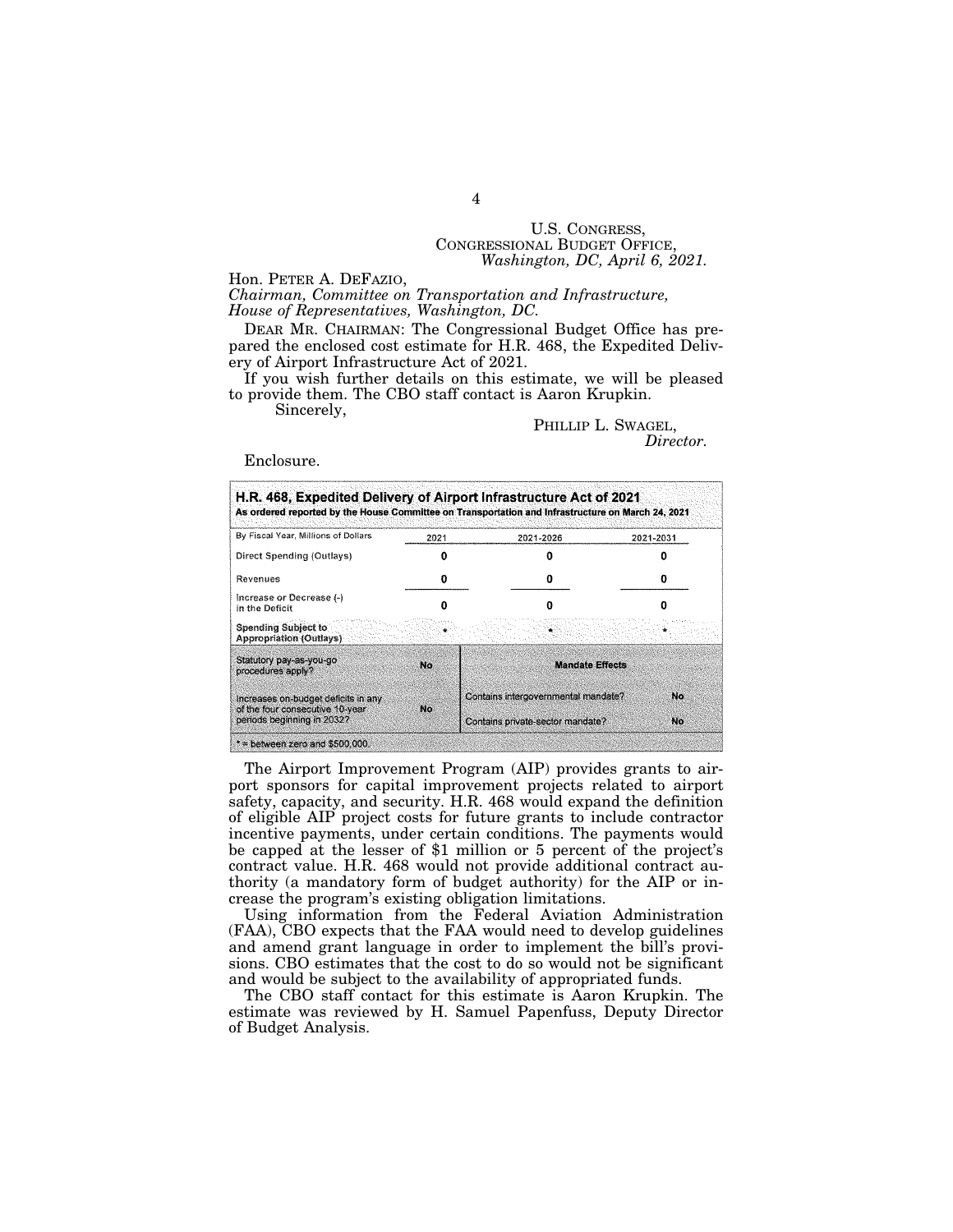#### PERFORMANCE GOALS AND OBJECTIVES

With respect to the requirement of clause  $3(c)(4)$  of rule XIII of the Rules of the House of Representatives, the performance goal and objective of this legislation is to permit airports to use AIP funds to make incentive payments to contractors to expedite certain airport development and planning projects in the United States.

#### DUPLICATION OF FEDERAL PROGRAMS

Pursuant to clause  $3(c)(5)$  of rule XIII of the Rules of the House of Representatives, the Committee finds that no provision of H.R. 468 establishes or reauthorizes a program of the federal government known to be duplicative of another federal program, a program that was included in any report from the Government Accountability Office to Congress pursuant to section 21 of Public Law 111–139, or a program related to a program identified in the most recent Catalog of Federal Domestic Assistance.

#### CONGRESSIONAL EARMARKS, LIMITED TAX BENEFITS, AND LIMITED TARIFF BENEFITS

In compliance with clause 9 of rule XXI of the Rules of the House of Representatives, H.R. 468, as reported, contains no congressional earmarks, limited tax benefits, or limited tariff benefits as defined in clause  $9(e)$ ,  $9(f)$ , or  $9(g)$  of the rule XXI.

#### FEDERAL MANDATES STATEMENT

The Committee adopts as its own the estimate of federal mandates prepared by the Director of the Congressional Budget Office pursuant to section 423 of the Unfunded Mandates Reform Act (Public Law 104–4).

#### PREEMPTION CLARIFICATION

Section 423 of the Congressional Budget Act of 1974 requires the report of any Committee on a bill or joint resolution to include a statement on the extent to which the bill or joint resolution is intended to preempt state, local, or tribal law. The Committee finds that H.R. 468 does not preempt any state, local, or tribal law.

#### ADVISORY COMMITTEE STATEMENT

No advisory committees within the meaning of section 5(b) of the Federal Advisory Committee Act were created by H.R. 468.

#### APPLICABILITY TO LEGISLATIVE BRANCH

The Committee finds that the legislation does not relate to the terms and conditions of employment or access to public services or accommodations within the meaning of section  $10\overline{2}(b)(3)$  of the Congressional Accountability Act (Public Law 104–1).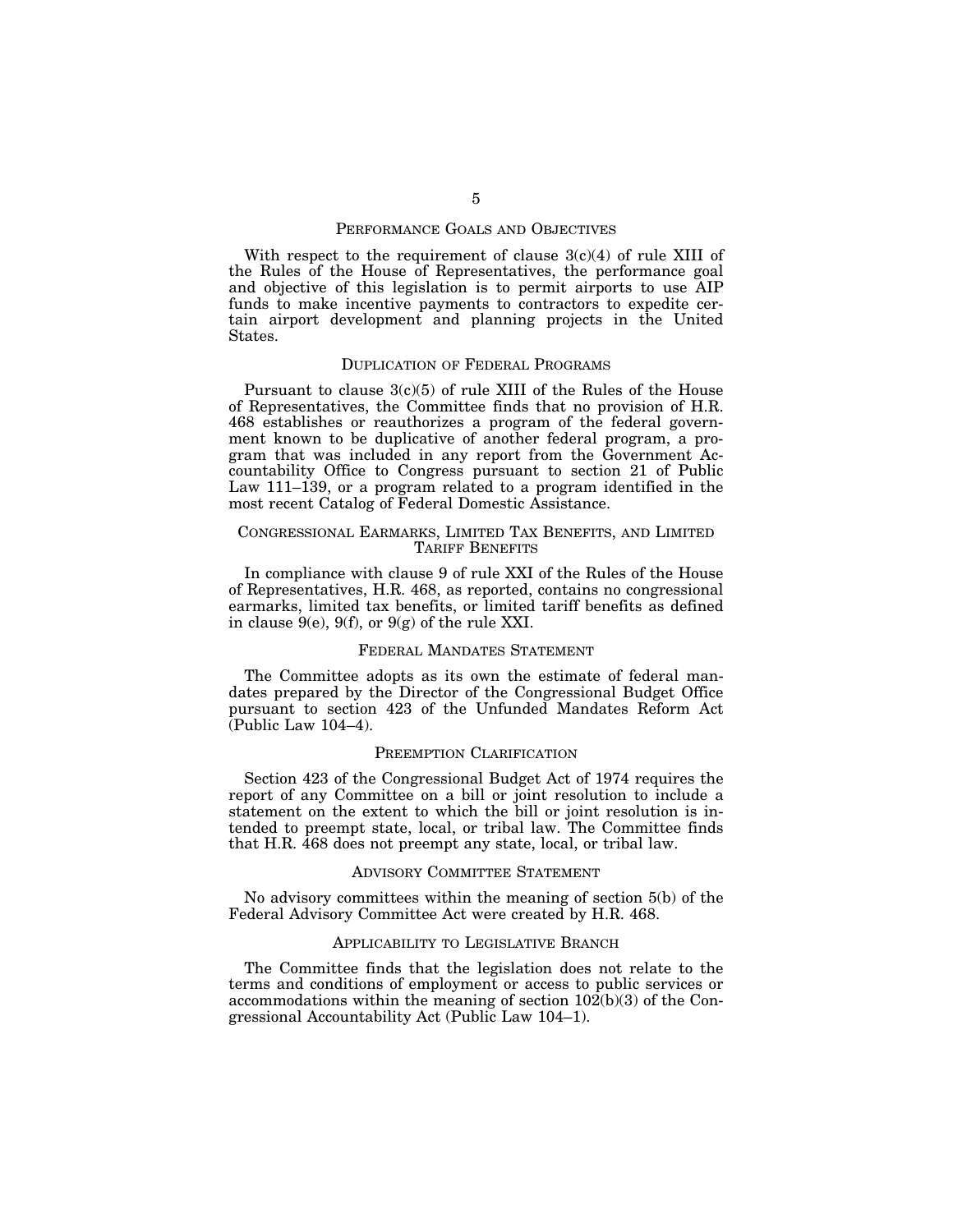#### SECTION-BY-SECTION ANALYSIS OF THE LEGISLATION

#### *Section 1. Short title*

This section provides that this bill may be cited as the "Expedited Delivery of Airport Infrastructure Act of 2021''.

#### *Sec. 2. Allowable cost standards for airport development projects*

This section would permit airports to use AIP funds to make incentive payments to contractors for early completion of an airport planning or development project. This authority is conditioned on the following:

• the payment does not exceed the lesser of five percent of the initial project or \$1 million;

• the contractor's actions to shorten the duration of the project do not negatively affect the operation of the airport;

• the contract details the application of the incentive structure in the event of unforeseeable, non-weather delays beyond control of the contractor;

• nothing in any agreement with the contractor prevents the airport from maintaining responsibility for the safety, efficiency, and capacity of the airport; and

• the Secretary of Transportation determines that the use of an incentive payment is likely to increase airport capacity, efficiency, or result in cost savings as a result of the project's early completion.

#### CHANGES IN EXISTING LAW MADE BY THE BILL, AS REPORTED

In compliance with clause 3(e) of rule XIII of the Rules of the House of Representatives, changes in existing law made by the bill, as reported, are shown as follows (existing law proposed to be omitted is enclosed in black brackets, new matter is printed in italics, and existing law in which no change is proposed is shown in roman):

#### **TITLE 49, UNITED STATES CODE**

\* \* \* \* \* \* \*

# **SUBTITLE VII—AVIATION PROGRAMS**

\* \* \* \* \* \* \*

# **PART B—AIRPORT DEVELOPMENT AND NOISE**

\* \* \* \* \* \* \*

#### **CHAPTER 471—AIRPORT DEVELOPMENT**

\* \* \* \* \* \* \*

#### SUBCHAPTER I—AIRPORT IMPROVEMENT

\* \* \* \* \* \* \*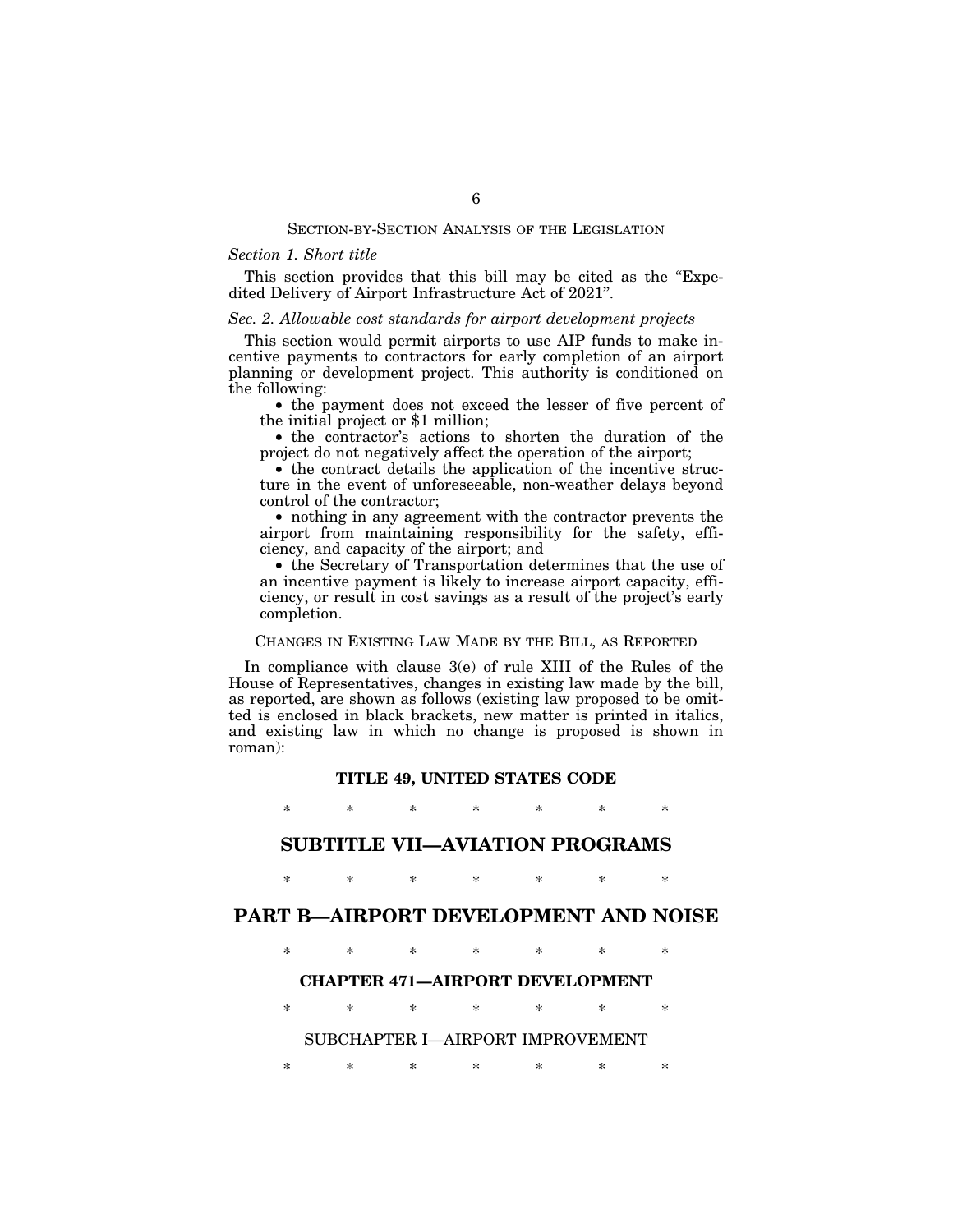#### **§ 47110. Allowable project costs**

(a) GENERAL AUTHORITY.—Except as provided in section 47111 of this title, the United States Government may pay or be obligated to pay, from amounts appropriated to carry out this subchapter, a cost incurred in carrying out a project under this subchapter only if the Secretary of Transportation decides the cost is allowable.

(b) ALLOWABLE COST STANDARDS.—A project cost is allowable—

(1)*(A)* if the cost necessarily is incurred in carrying out the project in compliance with the grant agreement made for the project under this subchapter, including any cost a sponsor incurs related to an audit the Secretary requires under section 47121(b) or (d) of this title and any cost of moving a Federal facility impeding the project if the rebuilt facility is of an equivalent size and type[;]; or

*(B) if the cost is an incentive payment incurred in carrying out the project described in subparagraph (A) that is to be provided to a contractor upon early completion of a project, if—* 

*of the initial construction contract amount or \$1,000,000;* 

*(ii) the level of contractor's control of, or access to, the worksite necessary to shorten the duration of the project does not negatively impact the operation of the airport;* 

*(iii) the contract specifies application of the incentive structure in the event of unforeseeable, non-weather delays beyond the control of the contractor;* 

*(iv) nothing in any agreement with the contractor prevents the airport operator from retaining responsibility for the safety, efficiency, and capacity of the airport during the execution of the grant agreement; and* 

*(v) the Secretary determines that the use of an incentive payment is likely to increase airport capacity or efficiency or result in cost savings as a result of shortening the project's duration;* 

 $(2)(A)$  if the cost is incurred after the grant agreement is executed and is for airport development or airport planning carried out after the grant agreement is executed;

(B) if the cost is incurred after June 1, 1989, by the airport operator (regardless of when the grant agreement is executed) as part of a Government-approved noise compatibility program (including project formulation costs) and is consistent with all applicable statutory and administrative requirements;

 $(C)$  if the Government's share is paid only with amounts apportioned under paragraphs  $(1)$  and  $(2)$  of section 47114 $(c)$  or section  $47114(d)(3)(A)$  and if the cost is incurred–

(i) after September 30, 1996;

(ii) before a grant agreement is executed for the project; and

(iii) in accordance with an airport layout plan approved by the Secretary and with all statutory and administrative requirements that would have been applicable to the project if the project had been carried out after the grant agreement had been executed; or

(D) if the cost is for airport development and is incurred before execution of the grant agreement, but in the same fiscal year as execution of the grant agreement, and if—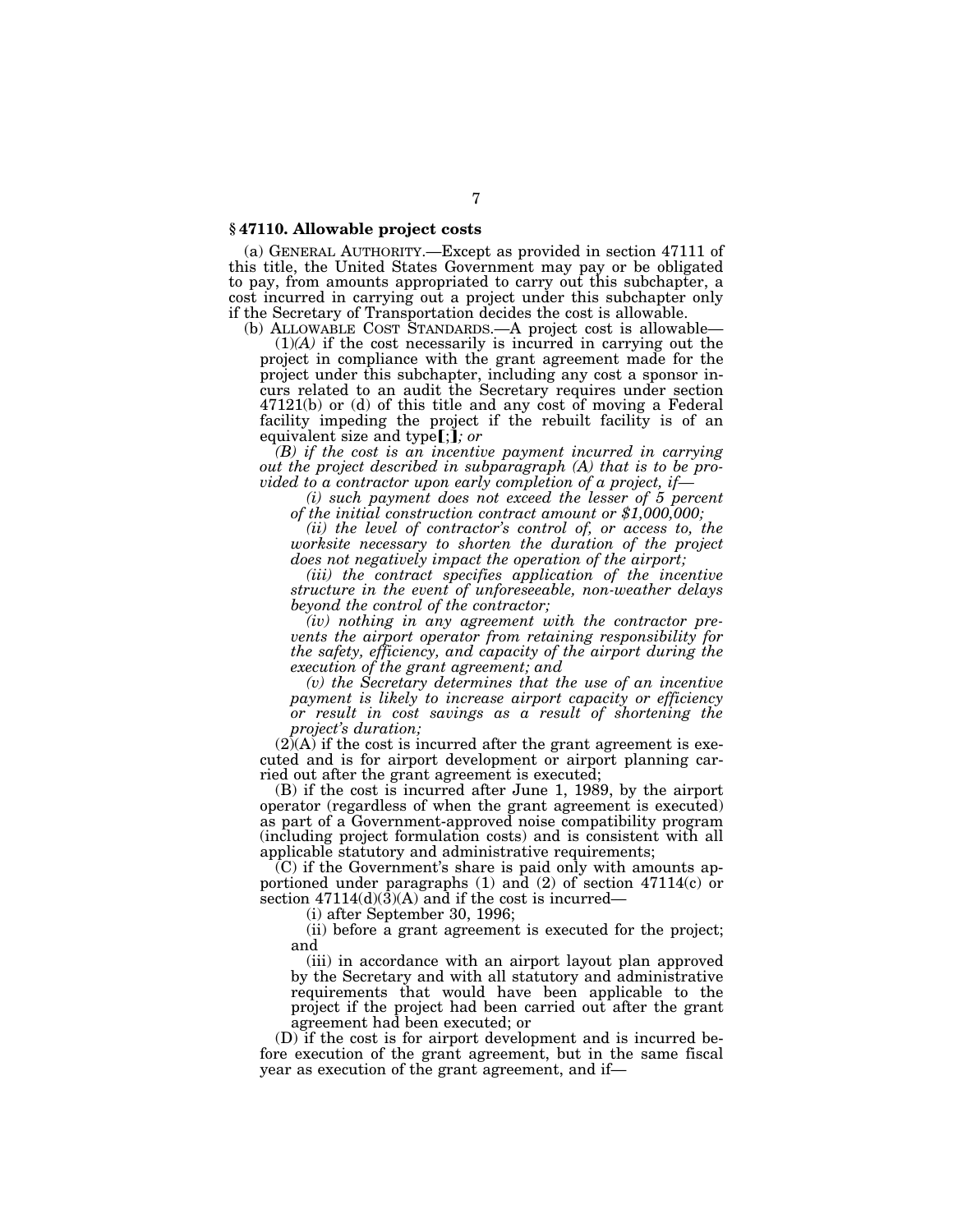(i) the cost was incurred before execution of the grant agreement because the airport has a shortened construction season due to climatic conditions in the vicinity of the airport;

(ii) the cost is in accordance with an airport layout plan approved by the Secretary and with all statutory and administrative requirements that would have been applicable to the project if the project had been carried out after execution of the grant agreement, including submission of a complete grant application to the appropriate regional or district office of the Federal Aviation Administration;

(iii) the sponsor notifies the Secretary before authorizing work to commence on the project;

(iv) the sponsor has an alternative funding source available to fund the project; and

(v) the sponsor's decision to proceed with the project in advance of execution of the grant agreement does not affect the priority assigned to the project by the Secretary for the allocation of discretionary funds;

(3) to the extent the cost is reasonable in amount;

(4) if the cost is not incurred in a project for airport development or airport planning for which other Government assistance has been granted;

(5) if the total costs allowed for the project are not more than the amount stated in the grant agreement as the maximum the Government will pay (except as provided in section 47108(b) of this title);

(6) if the cost is for a project not described in section 47102(3) for acquiring for use at a commercial service airport vehicles and ground support equipment owned by an airport that include low-emission technology, but only to the extent of the incremental cost of equipping such vehicles or equipment with low-emission technology, as determined by the Secretary; and

(7) if the cost is incurred on a measure to improve the efficiency of an airport building (such as a measure designed to meet one or more of the criteria for being considered a highperformance green building as set forth under section  $401(13)$ of the Energy Independence and Security Act of 2007 (42 U.S.C.  $17061(13)$ ) and

(A) the measure is for a project for airport development;

(B) the measure is for an airport building that is otherwise eligible for construction assistance under this subchapter; and

(C) if the measure results in an increase in initial project costs, the increase is justified by expected savings over the life cycle of the project.

(c) CERTAIN PRIOR COSTS AS ALLOWABLE COSTS.—The Secretary may decide that a project cost under subsection (b)(2)(A) of this section incurred after May 13, 1946, and before the date the grant agreement is executed is allowable if it is—

(1) necessarily incurred in formulating an airport development project, including costs incurred for field surveys, plans and specifications, property interests in land or airspace, and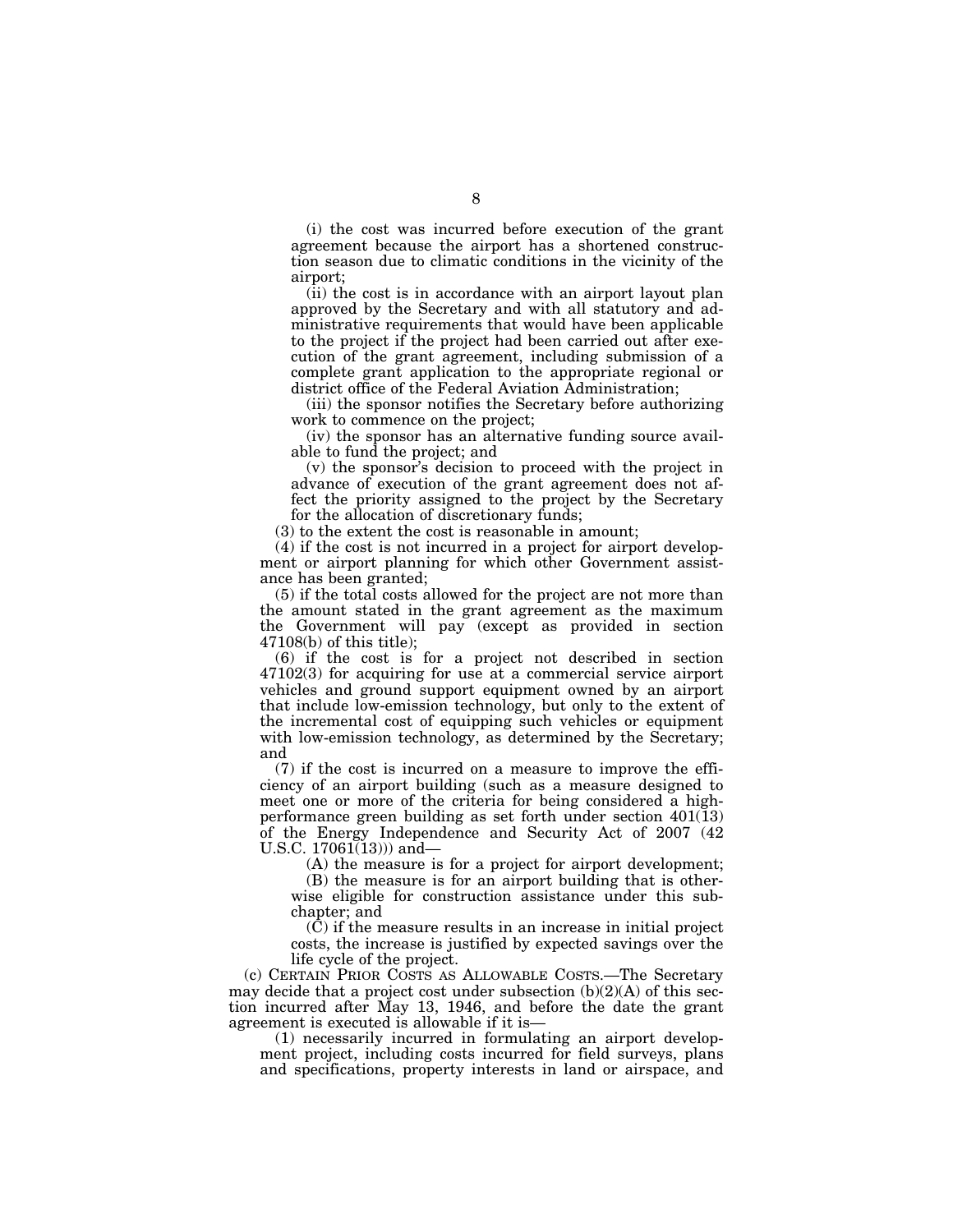administration or other incidental items that would not have been incurred except for the project; or

(2) necessarily and directly incurred in developing the work scope of an airport planning project.

(d) RELOCATION OF AIRPORT-OWNED FACILITIES.—The Secretary may determine that the costs of relocating or replacing an airportowned facility are allowable for an airport development project at an airport only if—

(1) the Government's share of such costs will be paid with funds apportioned to the airport sponsor under section  $47114(c)(1)$  or  $47114(d)$ ;

(2) the Secretary determines that the relocation or replacement is required due to a change in the Secretary's design standards; and

(3) the Secretary determines that the change is beyond the control of the airport sponsor.

(e) LETTERS OF INTENT.—(1) The Secretary may issue a letter of intent to the sponsor stating an intention to obligate from future budget authority an amount, not more than the Government's share of allowable project costs, for an airport development project (including costs of formulating the project) at a primary or reliever airport. The letter shall establish a schedule under which the Secretary will reimburse the sponsor for the Government's share of allowable project costs, as amounts become available, if the sponsor, after the Secretary issues the letter, carries out the project without receiving amounts under this subchapter.

(2) Paragraph (1) of this subsection applies to a project—

(A) about which the sponsor notifies the Secretary, before the project begins, of the sponsor's intent to carry out the project;

(B) that will comply with all statutory and administrative requirements that would apply to the project if it were carried out with amounts made available under this subchapter; and

(C) that meets the criteria of section 47115(d) and, if for a project at a commercial service airport having at least 0.25 percent of the boardings each year at all such airports, the Secretary decides will enhance system-wide airport capacity significantly.

(3) A letter of intent issued under paragraph (1) of this subsection is not an obligation of the Government under section 1501 of title 31, and the letter is not deemed to be an administrative commitment for financing. An obligation or administrative commitment may be made only as amounts are provided in authorization and appropriation laws.

(4) The total estimated amount of future Government obligations covered by all outstanding letters of intent under paragraph (1) of this subsection may not be more than the amount authorized to carry out section 48103 of this title, less an amount reasonably estimated by the Secretary to be needed for grants under section 48103 that are not covered by a letter.

(5) LETTERS OF INTENT.—The Secretary may not require an eligible agency to impose a passenger facility charge under section 40117 in order to obtain a letter of intent under this section.

(6) LIMITATION ON STATUTORY CONSTRUCTION.—Nothing in this section shall be construed to prohibit the obligation of amounts